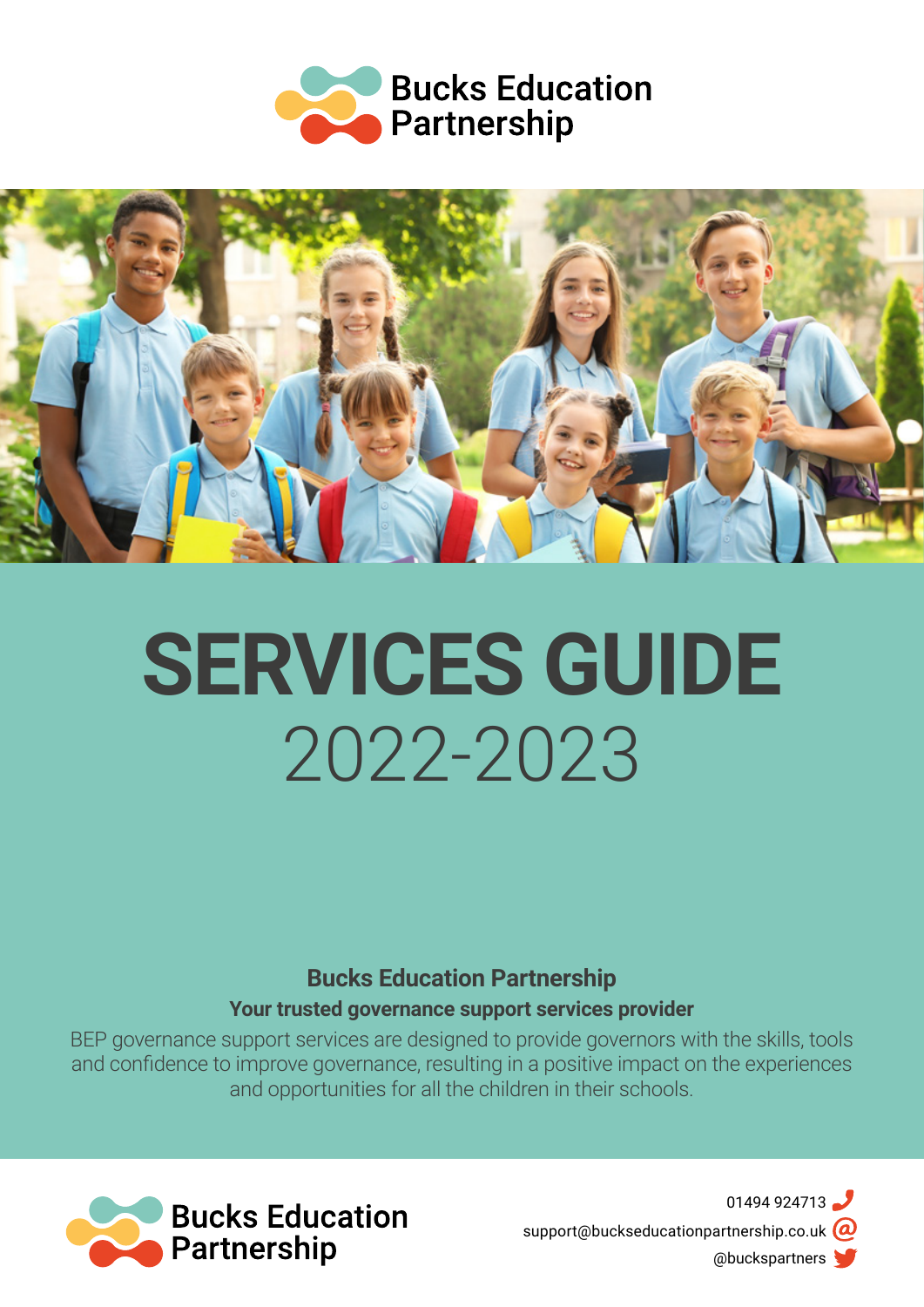## **Introduction**

Our mission is to drive improvement in governance and to have a positive impact on the experiences and opportunities for all Bucks pupils. Today, we support over 80% of schools across Bucks and we provide a full range of support solutions designed to build the skills and confidence of governors so they can have a real impact. Our focus is firmly on Bucks; we are all from Bucks, our children attend schools in

"The presenters were excellent - very knowledgeable - great resources. One of the best sessions I have attended" –

Bucks and we are governors in Bucks schools, as well as sitting on other relevant boards including the Bucks Association of School Governors and the Bucks Children's and Education Select Committee. We have the experience and capacity to support and help strengthen governance across Bucks schools

We provide training, using expert speakers when appropriate, have an advice and consultancy service and run forums for clerks, chairs as well as briefings which focus on governance priorities and challenges for boards. We provide model agenda, tools and templates to support your clerk which help ensure meetings are fully compliant and effective. We have a telephone and email helpdesk offering support and 1:1 bespoke advice and offer our governors

complimentary attendance at our annual governance conference which is very well attended and received.

We hope you can see that we have a proven track record and are here to fully support every element of your governing board as it seeks to improve the experiences and opportunities for your pupils.

Please contact us for further information on any of our services.

**Gwyneth, Zoe and Mandy Bucks Education Partnership**



said that the course they attended will **improve their performance** (as a governor / head / clerk)



said the level of expertise of our trainers was **good** or **better**

87.8% said the level of detail in our courses was **'just right'**

## Who we are – the team



## **Gwyneth Langley**

Gwyneth's knowledge has been developed through being a governor, clerk and member of the executive committee of the BASG. She ensures advice is up to date, relevant and focussed on current needs and that support is available when difficult situations present themselves.



## **Zoe Williams**

Zoe has a wealth of clerking, advice, and governance experience. Her background in law informs our compliance and policy function and her understanding of governance enables her to pull together advice and guidance that make real impact. Zoe currently sits on the Bucks Children's and Education Select Committee.



## **Mandy Lewis**

Mandy combines her experience as a local governor and time in industry to ensure our training programme is up-to-date and meets the needs of governors and clerks. Mandy works to ensure our services are responding to governance priorities and challenges.



01494 924713 [support@buckseducationpartnership.co.uk](mailto:support%40buckseducationpartnership.co.uk%20?subject=)  $\omega$ [@buckspartners](https://twitter.com/BucksPartners) 

"I have ideas to go so we can develop further. Brilliant

> "In all, a very useful session and an extremely effective use of two hours. Really highlights how good live online training can be – Buckinghamshire Chair of Governors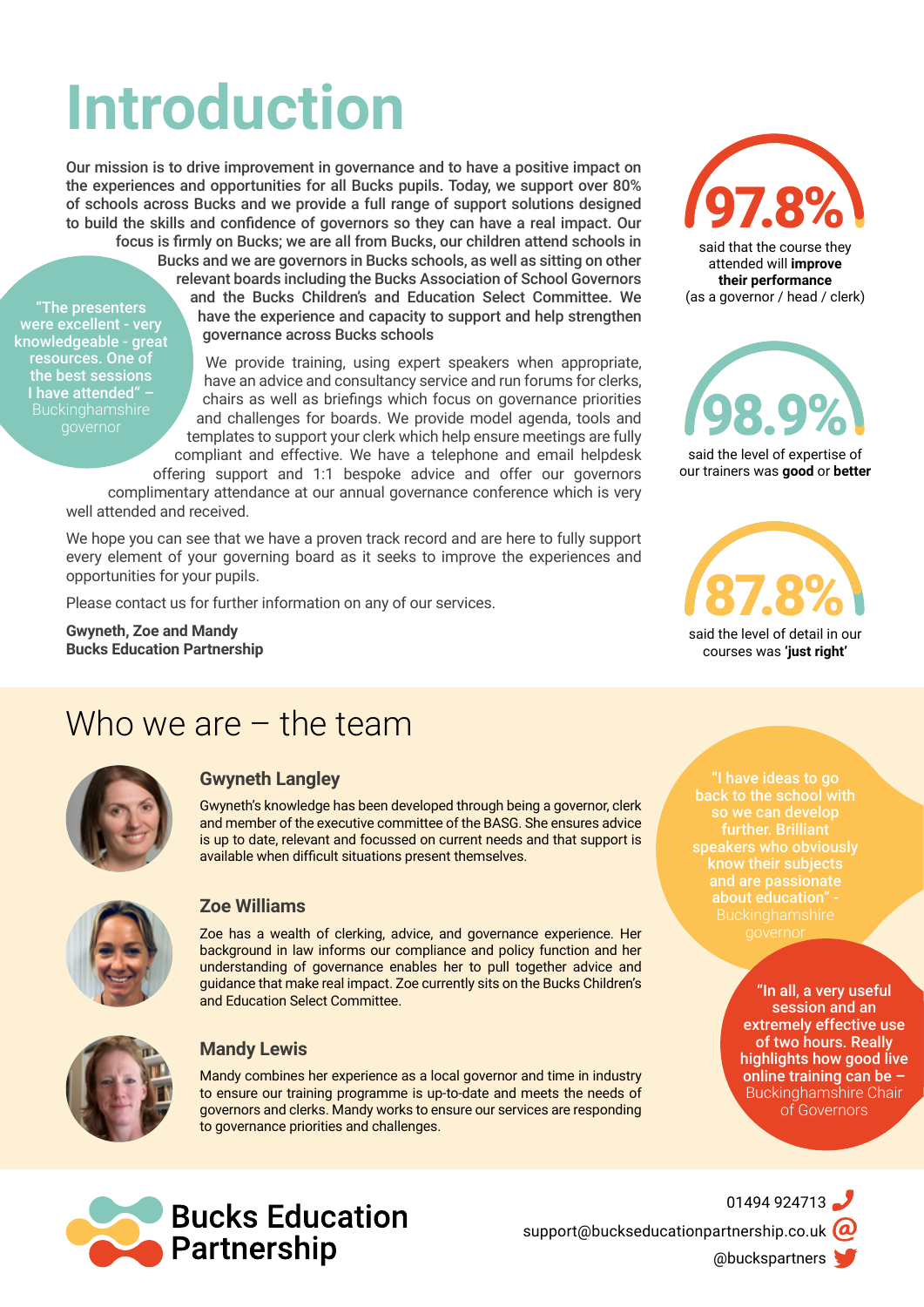## **Our services 2022/23**

## **GovernorHub £225**

GovernorHub is an online portal designed by governors for governors. It allows boards to keep track of meetings and papers, providing an instant body of evidence for your board when you need it most, it saves time and effort and allows you to develop your skills and evidence your efforts.

## **BEP Advice and Resources £330**

(must be purchased with GovernorHub)

The Advice and Resources package provides governing boards and clerks with:

- direct access to the BEP team via telephone and email throughout the working week. Our team offer 1:1 advice tailored to the challenges your schools is facing. We are happy to talk through any situations or concerns you may have and will act as a sounding board as often as you need us. Schools find this service invaluable particularly when they run into problems or when they are changing processes or procedures. Clerks also value having our experience on hand and will often contact us, and we will work with them as a team to unpick complicated matters. We are up to date with the education landscape, nationally and locally and we are in constant contact with a large number of school leaders, so we are in an ideal position to advise and share best practice.
- access to the clerk support network (on GovernorHub) and regular networking opportunities as well as half-termly briefings for clerks with expert speakers. This service is highly valued by the team of committed clerks in Buckinghamshire, who share knowledge and support with each other through this long standing network.
- termly model agendas and crib sheets telling you what's new and what needs to be done, by whom, in order to discharge your duties as a board. These template documents provide invaluable consistency across a huge number of schools, increasing the efficiency and impact of governing boards as well and minimising the workload for clerks and all those involved in meeting preparation and actions.
- annual model terms of reference and standing orders which are updated to ensure governing boards discharge their duties and remain compliant with the extensive legislative requirements set before them.
- models, templates, information and toolkits to support and inform your board.

## **BEP Training package £990**

The BEP training package includes unlimited access to our collection of online modules (Modern Governor) and our live, interactive training sessions.

Our Modern Governor collection consists of over 80 online modules suitable for all governors, associates and clerks. The modules are mapped around the DfE's Competency Framework for Governance and can be accessed at your leisure via smartphone, tablet and desktop.

"A heavy subject delivered really well by a reassuring speaker" –

As a response to overwhelmingly positive feedback, our live training programme will continue to take place primarily online, via webinar. The sessions are interesting, informative, and responsive. As a team, and in conjunction with our many expert trainers, we are committed to producing courses of a high standard, which are well structured, on point and run to time. We always ask for feedback and we adapt the programme in light of the comments we receive. We constantly develop new content and adapt existing courses to meet the changing needs of our schools. This year we are adding more shorter courses and more courses in the evening in response to demand.

We have courses suitable for all types of governor for example:

- new governors would benefit from Induction, Data and Safeguarding training.
- growing governors may need to know more about Pupil Premium, Ofsted and Equalities.
- experienced governors would benefit from learning about Handling Complaints and Pupil Exclusions.

# knowledgeable panel"

"The knowledge of the experts and the detailed yet concise way they transferred it to us is commendable" - Buckinghamshire governor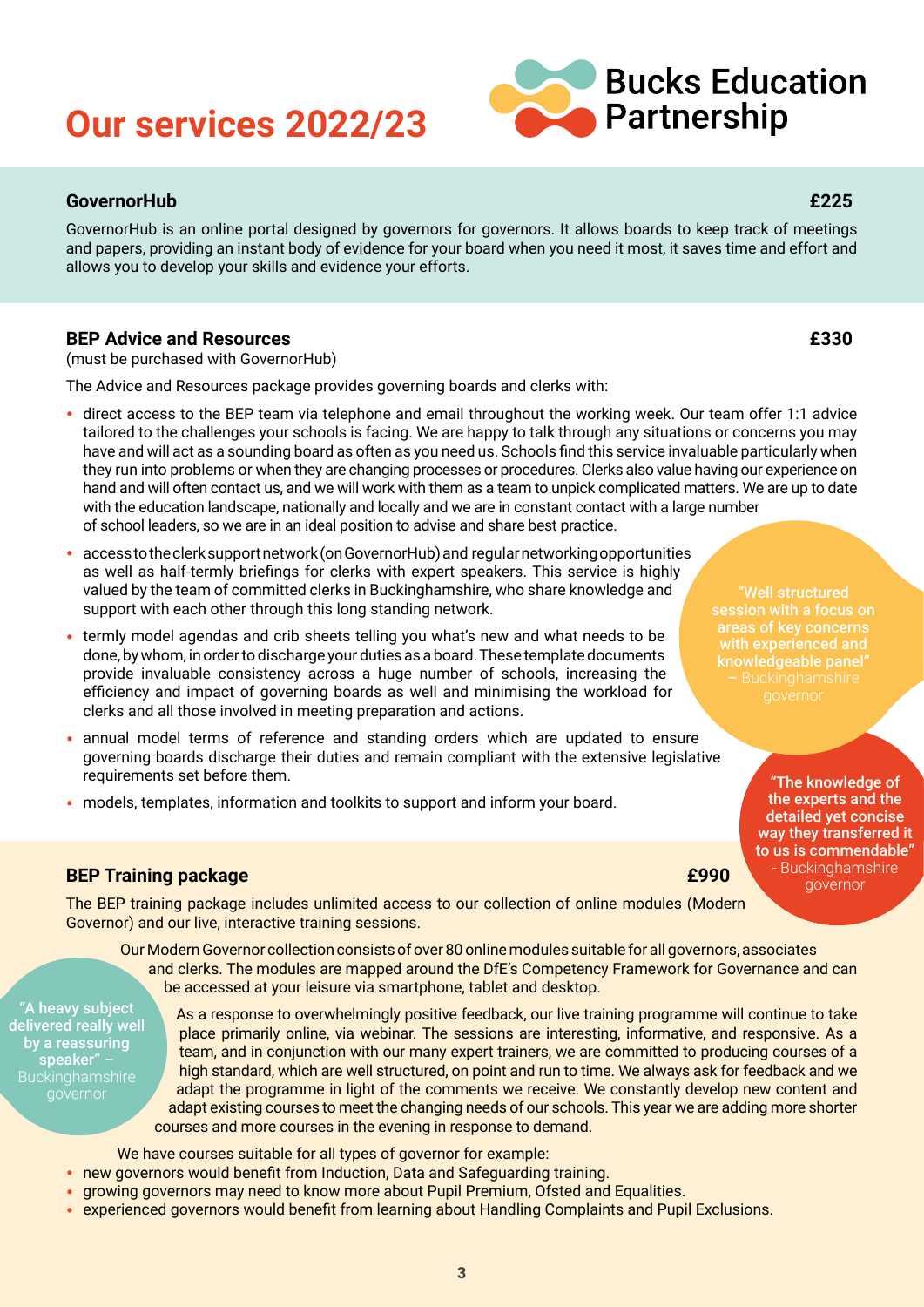## **Our services 2022/23** continued



## **Additional BEP services:**

## **Whole Board Training**

We frequently deliver bespoke training sessions to schools using our bank of expert trainers. These are on a topic of the school's choice and tailored to their specific needs. Often schools will request Ofsted training when they are in the Ofsted window, Safeguarding or Induction training when there are a number of new governors who have joined the board. These sessions are very effective and high valued by boards.

### **Reviews of Governance**

New for this year, we are able to offer three levels of review. These reviews are designed

to support, improve and develop your board. Our governance professionals will identify priorities for improvement and steps to take. The levels available are: Comprehensive, Focussed and Light.

"This course will improve my performance as

"Excellent course. I liked the clarity and total understanding of the current situation from someone with knowledge and experience" –

### **Clerking**

Where the need arises we offer ad-hoc or even emergency clerking to board meetings and exceptional meetings such as panel hearings and pupil disciplinaries. Our experienced clerks will fill in where needed, often at short notice, in person or remotely.

#### **New Clerk Support**

We are aware that a good clerk is an invaluable asset to any board. Where school's find themselves in need of a new clerk we can help them to recruit, train and mentor their clerks to ensure that the board and the clerk have the support and knowledge to develop a mutually beneficial, effective and positive relationship.

## **Consultancy**

Where boards find they need additional support, perhaps in advance of an HR panel or an exclusion, we are able to step in and provide training or practical support.

#### **The Key for School Governors**

The Key provides up to the minute sector intelligence and a wide range resources for your board, most notably an extensive policy bank and case studies from schools across the UK.

The Key for School Governors comes in conjunction with GovernorHub and is available at a significantly discounted

> price when compared to the direct purchase costs. It is easily accessed through GovernorHub with a single login.

"The style and pace of training session was just right. The use of a scenario combined with policy and real-world experience, together with the ability to ask questions at any time was a good combination" -Buckinghamshire governor

#### **The Key for School Leaders**

The Key for School Leaders is an addition to our service offer this year. It is a widely used as an authoritative knowledge bank for school leaders and additional purchases can be made in the form of Safeguarding Training Centre and IdeaStream.

The Key for School Leaders is provided at a reduced cost versus The Key's direct charges.

"The Conference Very informative" -

"The quality of presentations was good and speakers very professional. I also appreciated the way you coordinated the seminars. The quality of the slides is good and well balanced" –

> "I liked the expertise of the trainer. His experience and knowledge were incredibly valuable and appreciated" – Buckinghamshire governor

"Well-structured. The information went right back to the foundations of governance which was really useful" – Buckinghamshire governor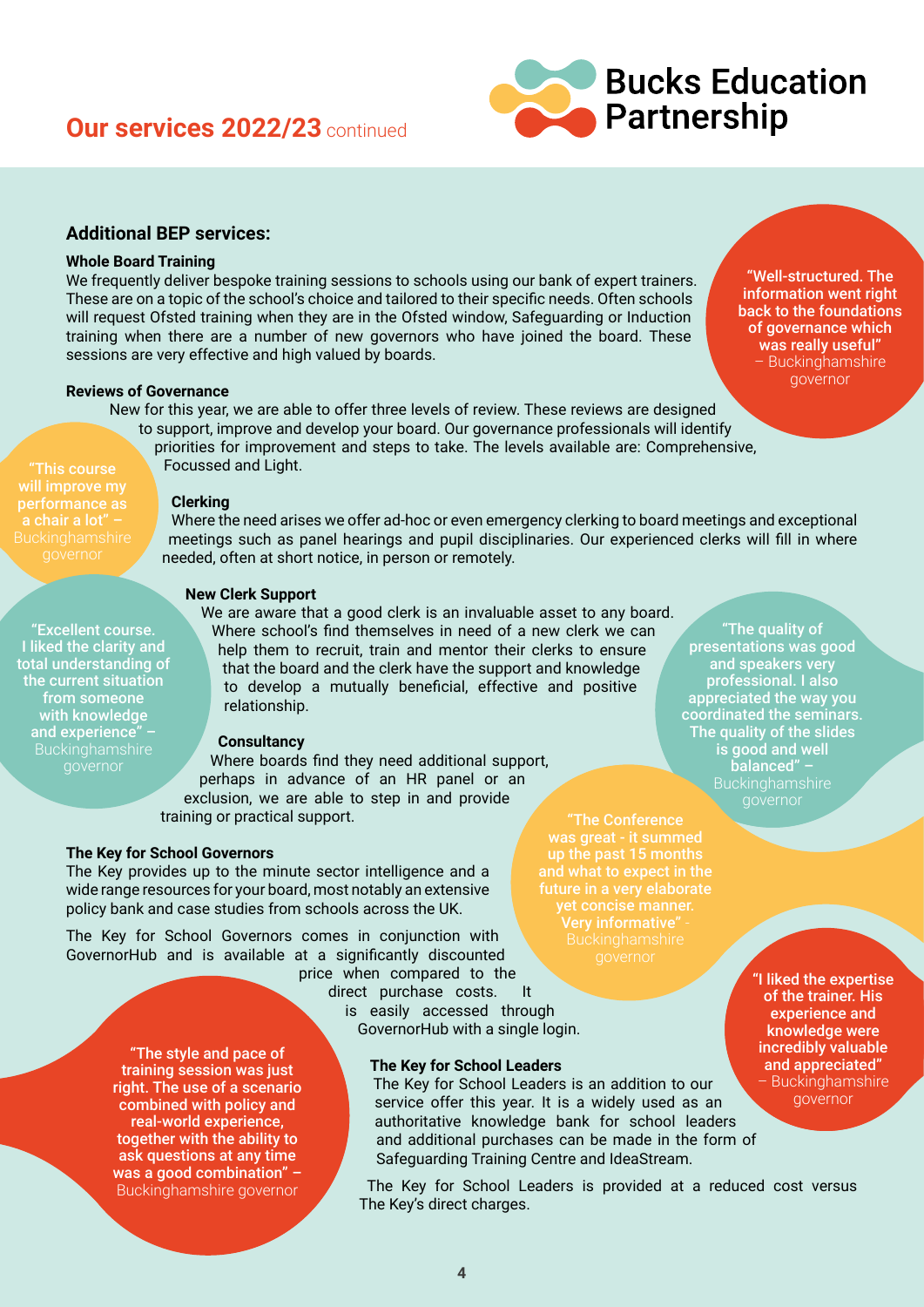

**Service Offer 2022/23 Service Offer 2022/23**

01494 924713 01494 924713

[www.buckseducationpartnership.co.uk](http://www.buckseducationpartnership.co.uk) www.buckseducationpartnership.co.uk [support@buckseducationpartnership.co.uk](mailto:support%40buckseducationpartnership.co.uk?subject=) support@buckseducationpartnership.co.uk

| GovernorHub                                                                | board membership<br>٠<br>noticeboard, calendar, document storage                                                                                                                                                                                                                                                                                                                                                                  | £225                           |
|----------------------------------------------------------------------------|-----------------------------------------------------------------------------------------------------------------------------------------------------------------------------------------------------------------------------------------------------------------------------------------------------------------------------------------------------------------------------------------------------------------------------------|--------------------------------|
| Advice &<br><b>Resources</b><br>(must be<br>bought with<br>GovernorHub)    | helpline 1:1 advice for full board and clerks<br>٠<br>practical guidance from local governance experts<br>clerk support network (on GovernorHub)<br>half-termly briefings for clerks with expert speakers<br>termly model agendas and crib sheets<br>annual model terms of reference and standing orders<br>models, templates, information and toolkits                                                                           | £330                           |
| <b>Training Package</b>                                                    | Open programme live training<br>unlimited attendance for all governors and clerks<br>interactive webinar platform<br>over 50 courses for new / experienced governors and clerks<br>full programme of induction training<br>regular safeguarding training<br><b>Discussion forums</b><br><b>Modern Governor online training</b><br>for all governors, associates and clerks<br>over 80 engaging and interactive e-learning modules | £990                           |
| <b>Modern Governor</b>                                                     | online training modules only                                                                                                                                                                                                                                                                                                                                                                                                      | £349                           |
| The Key for School<br>Governors<br>(must be<br>bought with<br>GovernorHub) | up to the minute sector intelligence plus a wider range<br>resources for your board<br>policy bank (e.g. finance, health and safety and HR)<br>case studies from across the UK<br>provided at reduced cost versus The Key's direct cost                                                                                                                                                                                           | £330                           |
| The Key for School<br>Leaders                                              | authoritative knowledge bank for school leaders<br>Safeguarding Training Centre / IdeaStream also available<br>provided at reduced cost versus The Key's direct cost                                                                                                                                                                                                                                                              | <b>£Price</b><br>on<br>request |
| Pay as Used<br>Training                                                    | live webinar sessions (2 hr/longer sessions)<br>live face to face sessions (2 hr/longer sessions)                                                                                                                                                                                                                                                                                                                                 | £75/100 pp<br>£100/190 pp      |
| <b>Whole Board</b><br>Training                                             | 2 hour session (remote or face to face delivery)<br>bespoke service to suit your board's priorities                                                                                                                                                                                                                                                                                                                               | £350                           |
| Reviews of<br>Governance                                                   | to support, improve and develop your board<br>identifies priorities for improvement and steps to take<br>three levels of service to suit your Board's needs<br>(comprehensive, light and focussed)                                                                                                                                                                                                                                | £1071<br>£799<br>£538          |
| Ad Hoc Clerking                                                            | clerking: ad-hoc/emergency, panel hearings<br>٠                                                                                                                                                                                                                                                                                                                                                                                   | £50/hr                         |
| New Clerk Support                                                          | recruitment, training, mentoring<br>٠                                                                                                                                                                                                                                                                                                                                                                                             | <b>£Price on</b><br>request    |
| Consultancy                                                                | panel training, governor support                                                                                                                                                                                                                                                                                                                                                                                                  | £50/hr                         |